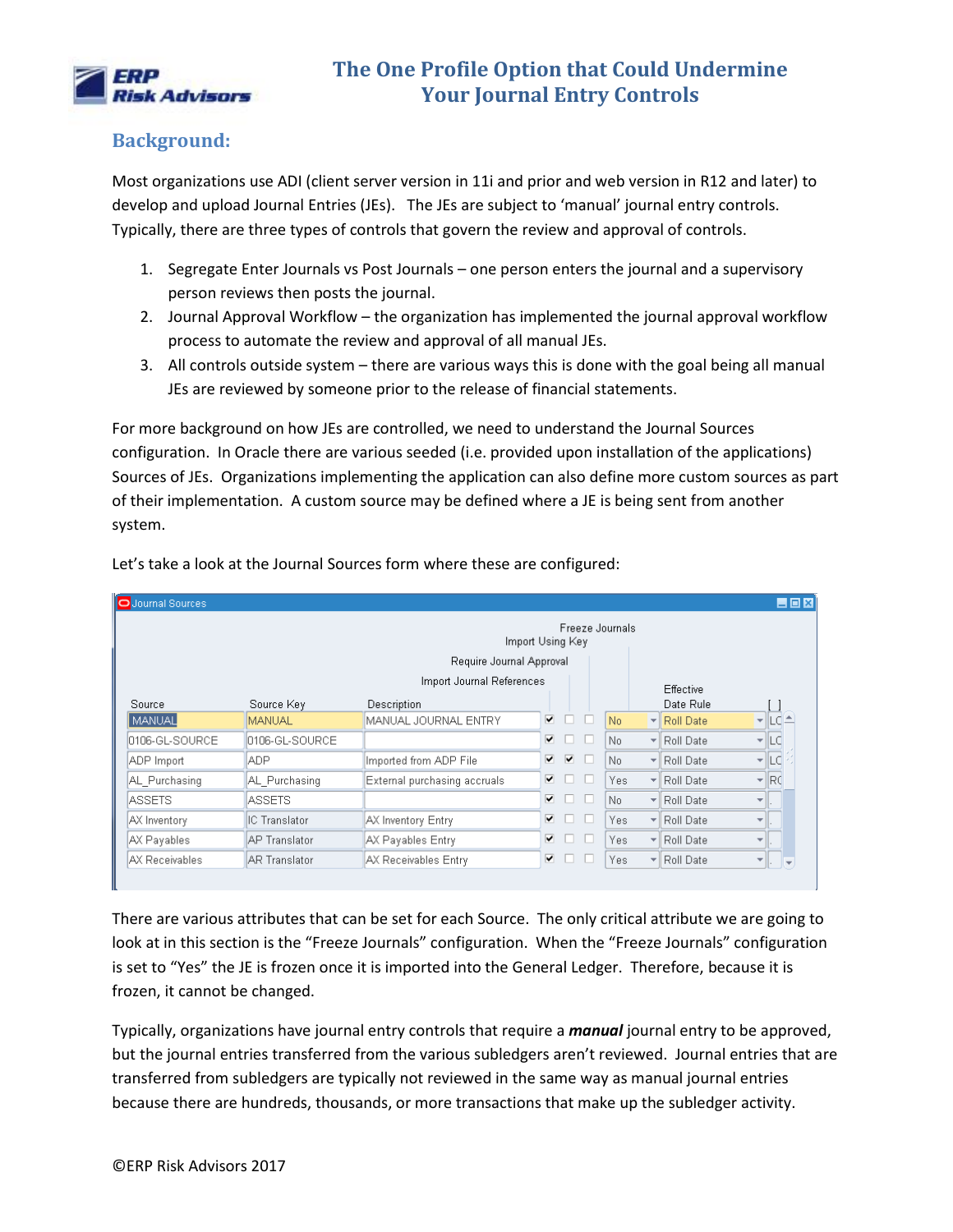

There is no way a user could properly review and approve a JE coming from the sales ledger (Receivables module) or the payables ledger (Payables module). Therefore, these JEs are typically 'accepted as is' when they are transferred from the various subledgers. The assumption is that there are proper controls within each of the subledgers that are used to review and approve the underlying transactions.

#### *How could the improper setting of one Profile Option undermine your entire Journal Entry controls…?*

The risk is journal entries that are uploaded via ADI could be uploaded with a source that is not typically reviewed. For example, a manual JE could be created in an Excel template using a source of Payables. Since the Payables source is not something that is part of the review of manual controls, if a JE were created and uploaded with a Source of Payables, it would bypass the manual JE controls.

If any auditor identified one or more 'manual' JEs that had a source that was not subject the review (such as these examples: Assets, Cash Management, Cost Management, Payables, Receivables, Inventory, Marketing, Payroll), then they may call into question what other JEs did not go through the manual JE process, including those that were actually uploaded from a subledger.

To compensate for this risk, Oracle designed the upload process to validate that the Source was a particular source – i.e. one that is defined via the profile option GLDI: Journal Source. If the GLDI: Journal Source profile option is set to "Spreadsheet" (for example and which is also our recommendation), then a JE uploaded into the GL must have a source of "Spreadsheet" or it will fail them import process.

The flip side of the coin in this… if the profile option "GLDI: Journal Source" is NOT set any source could be used when uploading a JE, including one such as Payables that would likely be ignored based on the assumption is was transferred from the Payables module.

#### *Putting my auditor hat on…*

The first thing I'd do is run a query to identify if the profile option "GLDI: Journal Source" is set, at what levels, and when it was set.

If it is not set, then I cannot have confidence that a JE wasn't created using a Source that wasn't subject to review and approval for manual JEs, such as Payables, Assets, etc. If it is set, then was it set for the full audit period or was it set or changed during the audit period.

By default, Oracle does not have the detailed history built to provide you with a full detail of changes to profile options (Inserts, Updates, or Deletes). All that is provided is information about whether it was added or changed via 'row who' fields (CREATION\_DATE, CREATED\_BY, LAST\_UDPATE\_DATE, LAST\_UPDATED\_BY). Absent this complete, detailed audit trail, you cannot get comfort as to whether the Profile Option GLDI: Journal Source was created or updated during the audit period. If the value was created after the start of the audit period or was changed after it was created, then you cannot be certain it was set appropriately for the entire audit period.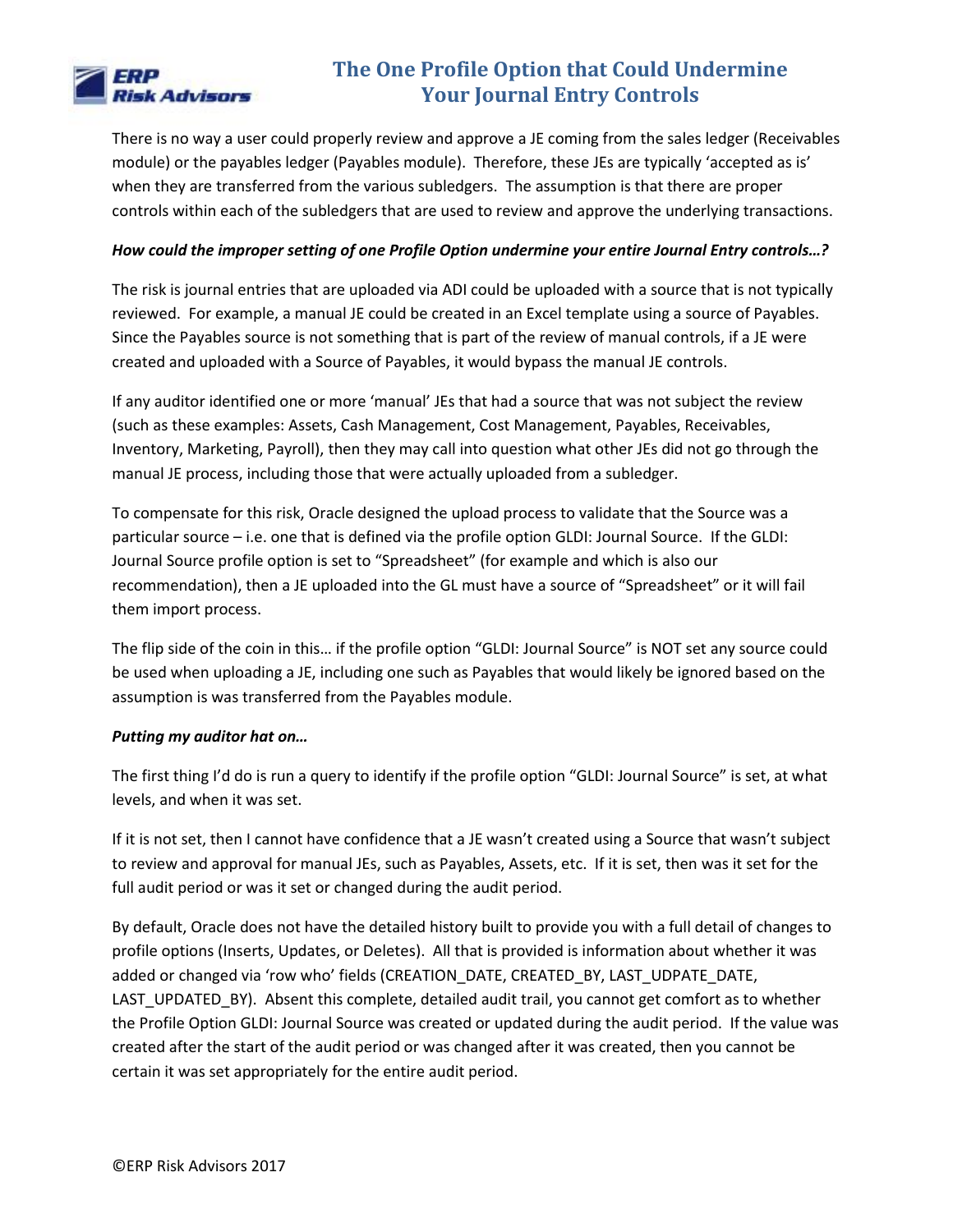

If it was set and not updated during the entire period, then review the value to make sure it is set to a value that WOULD be subject to manual JE review and approval, such as Spreadsheet or Manual.

If the query results showed it set to a value that is NOT subject to the manual JE review and approval (such as Payables or Assets), then all JEs using that source cannot be relied on. Therefore, as an auditor I would need to perform additional procedures to gain assurance related to those JEs.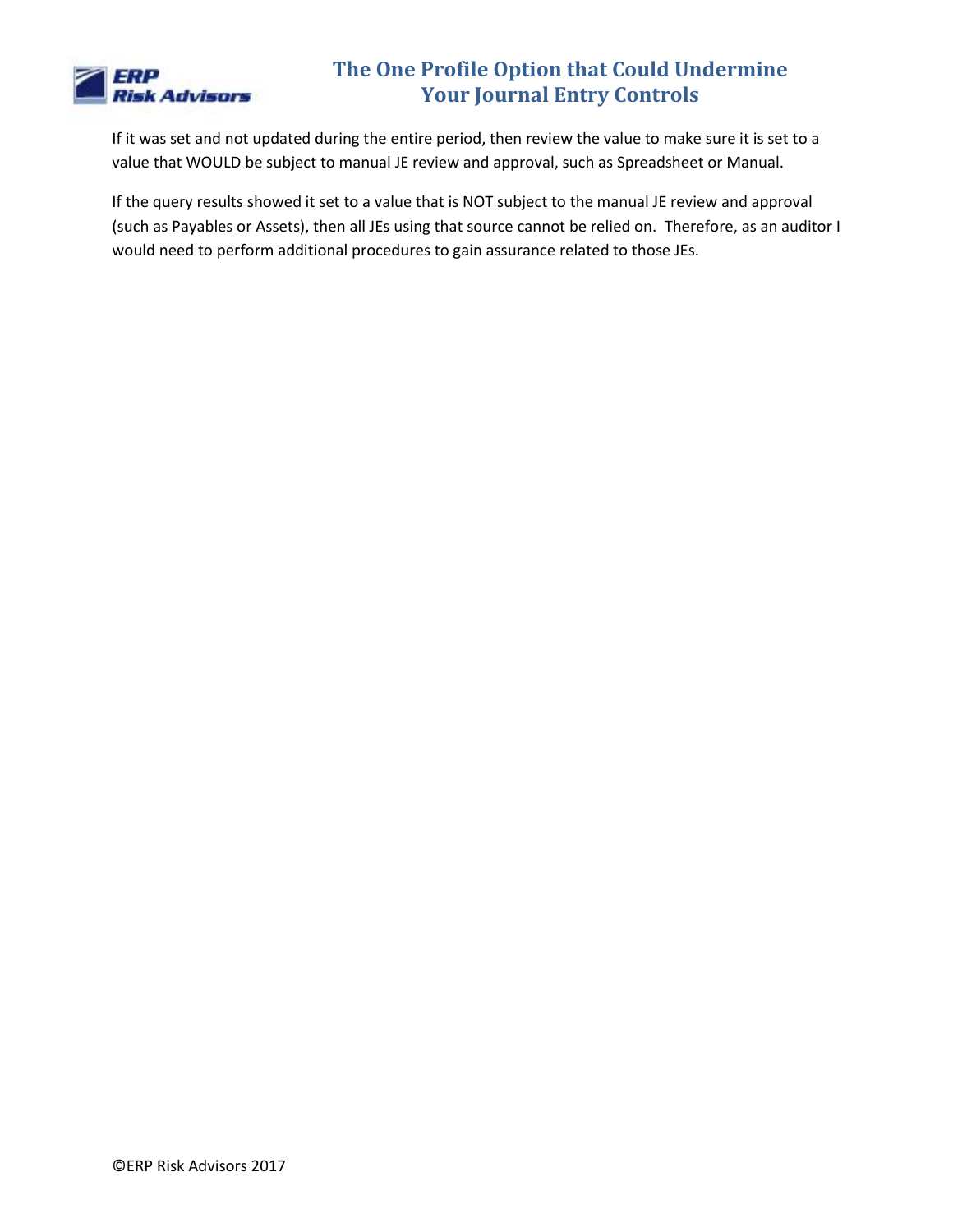

#### About ERP Risk Advisors

ERP Risk Advisors is a leading provider of Risk Advisory services for organizations using Oracle Applications. We provide consulting and training services related to compliance, security, risk management, and controls. We also assist organizations in implementing GRC-related software from industry-leading companies such as Oracle, CaoSys, Smart ERP Solutions, and MentiSoftware.

#### About Jeffrey T. Hare, CPA CISA CIA

Jeffrey Hare, CPA CIA CISA is the founder and CEO of ERP Risk Advisors. His extensive background includes public accounting (including Big 4 experience), industry, and Oracle Applications consulting experience. Jeffrey has been working in the Oracle Applications space since 1998 with implementation, upgrade, and support experience. Jeffrey is a Certified Public Accountant (CPA), a Certified Information Systems Auditor (CISA), and a Certified Internal Auditor (CIA). Jeffrey has worked in various countries including Austria, Australia, Brazil, Canada, Germany, Ireland, Mexico, Panama, Saudi Arabia, United Arab Emirates, and United Kingdom. Jeffrey is a graduate of Arizona State University and lives in northern Colorado with his wife and three daughters. You can reach him at jhare@erpra.net or (970) 324-1450.

Jeffrey's first solo book project "Oracle E-Business Suite Controls: Application Security Best Practices" was released in 2009. His second book project "Auditing Oracle E-Business Suite: Common Issues" was released in 2015. Jeffrey has written various white papers and other articles, some of which have been published by organizations such as ISACA, the ACFE, and the OAUG. Request these white papers here. Jeffrey is a contributing author for the book "Best Practices in Financial Risk Management" published in 2009.

LinkedIn: linkedin.com/in/jeffreythare Twitter: twitter.com/jeffreythare Blog: jeffreythare.blogspot.com